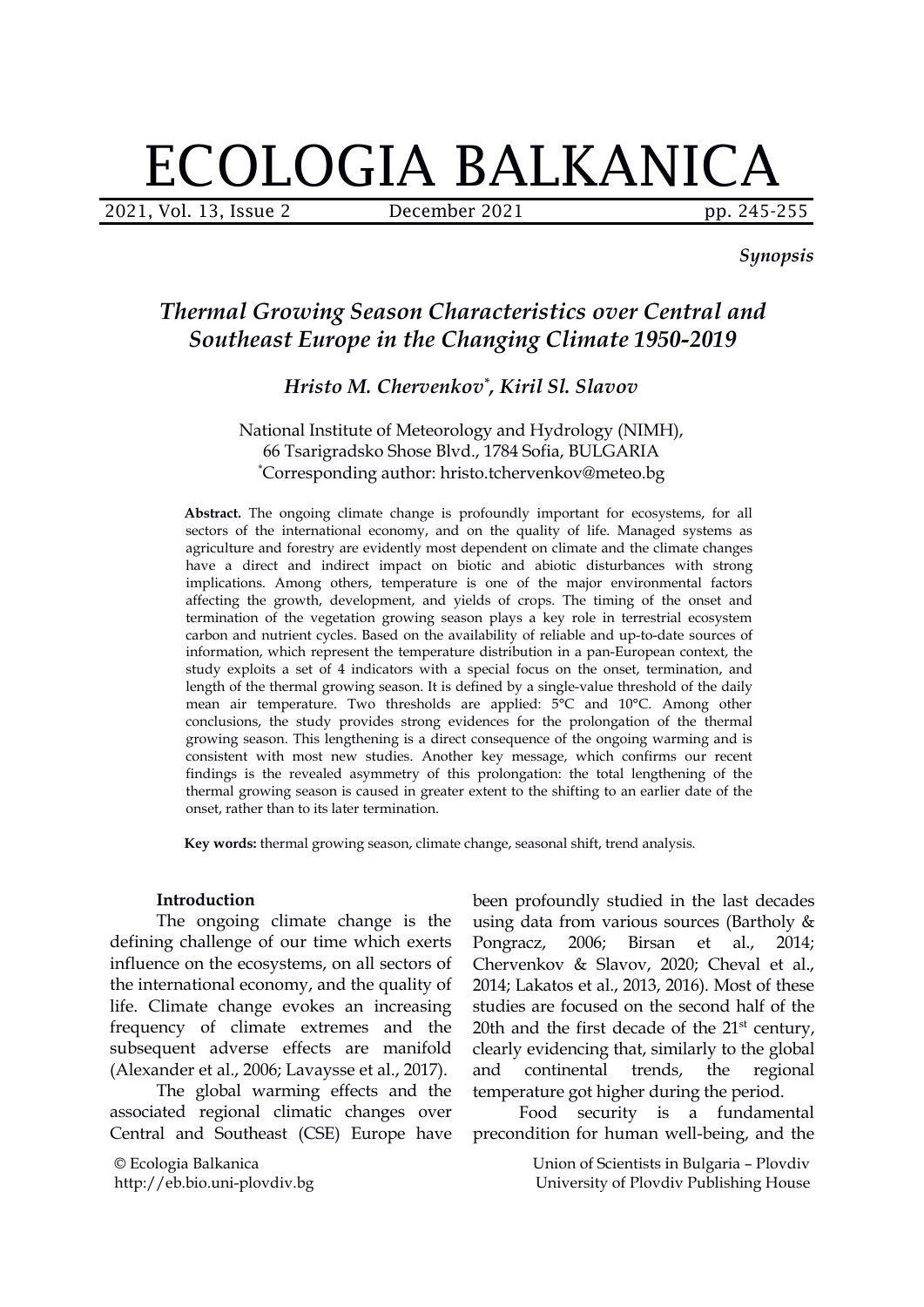agricultural and food sector is of major economic importance. Agriculture is the length of the growing season, in addition arguably the sector most dependent on climate. Crops and livestock are directly impacted by adverse local weather and climate (Hatfield & Prueger, 2011; 2015; Seemann et al., 1979). Associated with climate change several factors are affecting agricultural ecosystems, which can act independently or in combination (Harkness et al., 2020). As evidenced in many recent publications, the climate changes have a direct and indirect impacts on biotic and abiotic disturbances with strong implications.

Temperature is one of the major environmental factors affecting the growth, development, and yields of crops. On one hand, crops have a basic requirement for the temperature to complete a specific gridded dataset E-OBSv21.0e (Cornes et al., phenophase or the whole life cycle. On the other hand, extremely high and low temperatures can have detrimental effects on crop growth, development, and yield, particularly at critical phenophases (Luo, 2011). Changes in thermal conditions may also have adverse effects such as the development of thermophilic weeds, pests, or the emergence of new plant diseases (Szyga-Pluta & Tomczyk, 2019). The thermal impact could be quantified by various agrometeorological (AM) indicators (Harding et al., 2015) and among the most widely used is the thermal growing season (TGS). The timing of the onset and termination of the vegetation growing season plays a key role in terrestrial ecosystem carbon and nutrient cycles (Liu et al., 2016). The precise knowledge of these dates is necessary also for the calculation of OBS climatic indicators with evident effect on the production of many cultivars (Mesterhazy et al., 2018). During the last decades, an increasing number of studies have revealed a lengthening of the growing season across the Northern Hemisphere that is related to air temperature increases, and thus this is an important indicator of climate change (see Menzel et al, 2003 and references therein).

Changes in the start and end dates as well as to the consequences for ecosystems, may lead to long-term changes in the carbon dioxide cycle, and changes in vegetation will affect the climate system (Linderholm, 2006).

The purpose of the present paper is to assess the multiyear spatial patterns and as well as to estimate the trend of the temporal evolution of the onset (i.e. start day), termination (end day), and length of the TGS over CSE Europe for the 70-years long period 1950–2019. Following the traditional approach, these indicators are defined by single-value thresholds of daily mean air temperature, noted for sake of brevity tg henceforth, using the high-quality and high resolution (0.1°×0.1°) multivariate daily 2018). Our group has previous experience of regional climatological studies with a focus on the growing season length (GSL) of the past and recent (Chervenkov & Slavov, 2019; 2020; 2021a; b) as well as projected future climate (Ivanov et al., 2020; Chervenkov & Slavov, 2022) and the presented study could be regarded in the general context of the continuation of our recent efforts.

#### **Material and Methods**

The well-known in the climatological community gridded daily dataset E-OBS was developed primarily for regional climate model evaluation, but it is also being used subsequently for various applications, including monitoring of extremes. Besides quantification of the uncertainty, the ensemble version of the E- (Cornes et al., 2018), represents generally better than predecessors the temperature extremes. As demonstrated in (Chervenkov & Slavov, 2019) E-OBS is a suitable product for the computation of climate indices which motivates our choice of it for a source of input data.

Unlike some other AM indices which computation could be performed in different ways, the GSL definition is agreed in frames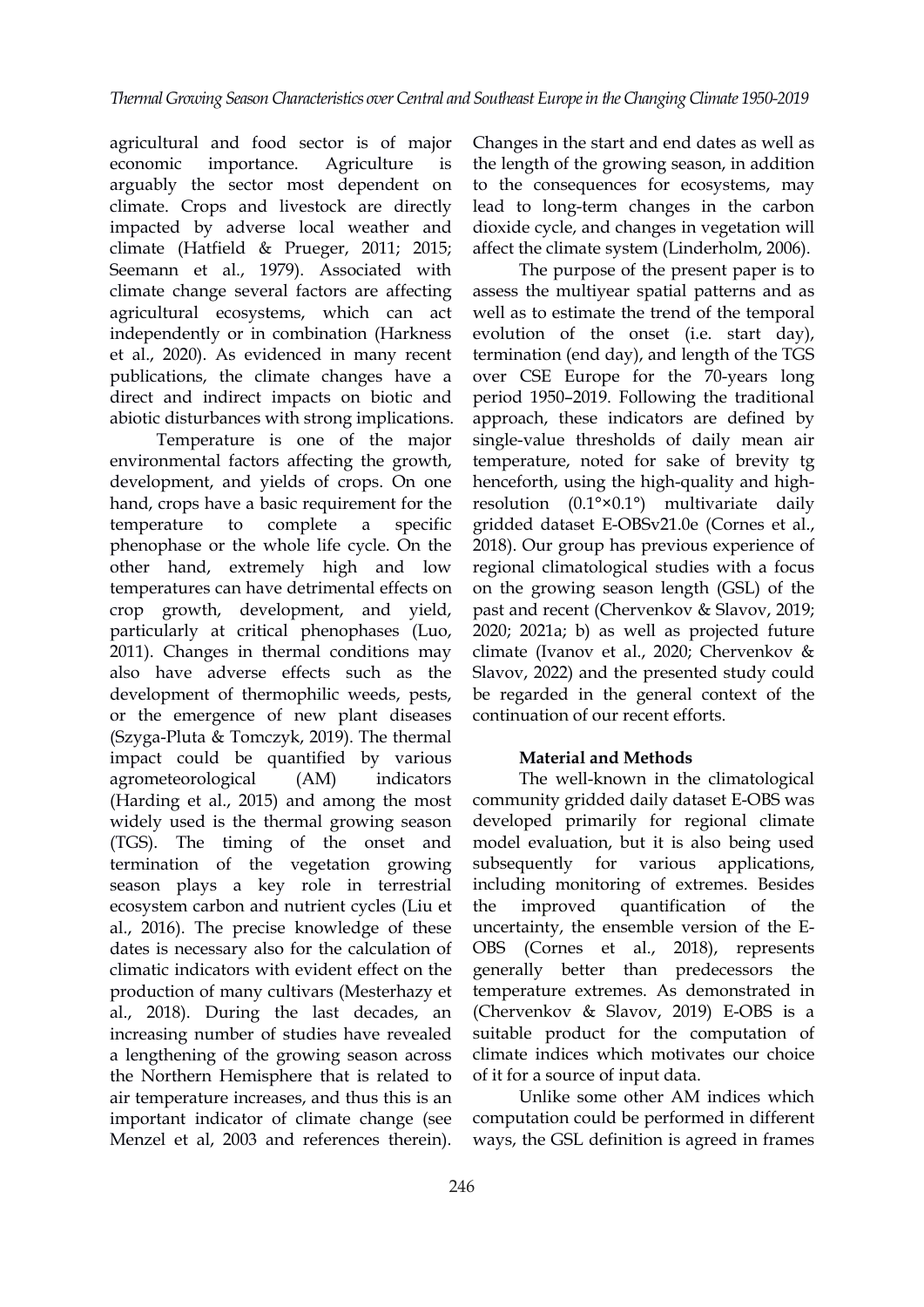of collaborative initiatives like the European Climate Assessment & Dataset (ECA&D) project and Expert Team on Climate Change Detection and Indices (ETCCDI) (Zhang et al., 2011). For many applications, such as the description of forest and agricultural regions or the integration of the length of the growing season in models, a plantindependent and more general definition is of interest (Menzel et al., 2003). According to the unified definition of ECA&D and ETCCDI, the GSL is the annual count between the first span of at least 6 days with tg>tb and the first span after July 1 (in Northern Hemisphere) of at least 6 days with tg<tb (Zhang et al., 2011; Birsan et al., 2014). The GSL is computed on annual basis and the units of measurement are days. Although some alternative definitions, respectively calculation methods, exists (Linderholm, 2006), we will follow strictly the ECA&D and ETCCDI one.

The threshold temperature tb is in the definition above equal to 5°C which is suitable for the cold-tolerant cultivars. This threshold is probably most frequently used in the computation of the climatological TGS (Szyga-Pluta & Tomczyk, 2019). In the present study, in particular, due to the geographical location of the region, we will estimate the GSL also for tb=10°C which is a threshold for the thermophile species (Ivanov et al., 2020; Lakatos et al., 2013).

Due to its importance, the GSL is the subject of many studies, considering the global and regional climate (see, for example, Menzel et al., 2003; Mesterhazy et al., 2018 and detailed list in Linderholm,2006), whereas relatively smaller attention is paid on its onset day of the year (DOY) and termination DOY, noted further as in (Chervenkov & Slavov, 2021b) DOYB and DOYC respectively. Changes in the timing or the seasonality and not only in the length of the growing season, however, may have essential relevance for plant ecosystems. The essential importance of DOYB and DOYC is

the main motivator to consider them in the present study.

The definition of the GSL gives the possibility for straightforward computation of the DOYB and DOYC. The time series of the tg of the first/second half of the year is inspected for the first occurrence of a continuous period of six days where the tg is above/bellow tb. The computations are performed with purpose-built software and for each gridcell of the domain individually. According to the original proposal in (Chervenkov & Slavov, 2021b, 2022), the middle day of the growing season (DOYM), where DOYM=(DOYB+DOYC)/2, is an indicator of the seasonal shift which is independent of the GSL. It is also considered in our study as will be demonstrated in the next section.

#### **Results and Discussion**

First, to assess the long-term inter annual changes, the multiyear means (MM) of the DOYB, DOYM, DOYC, and GSL for the first 30 years, i.e. 1950-1979 are superimposed to these for the last 30 years, i.e. 1990-2019. The absolute difference of the MM for the second period in respect to the first (i.e. (1990- 2019)-(1950-1979)) is applied as a measure of the long-term change. The comparison is performed for both thresholds of 5°C and 10°C separately and the results are shown in Fig. 1 and 2 correspondingly. Intending to make the comparison of both figures easier, the same color legend is used.

Many conclusions could be outdrawn from both figures. The first and most noticeable is the clear spatial structure of all of the considered quantities. As noted in the study (Birsan et al., 2014), regarding some ETCCDI-indices, the vertical gradients are better expressed than the horizontal ones. As expected, the growing season onset is earlier and its termination is later in the regions with generally warmer climate – the southern coastal areas. The GSL is shortest over the NW part of the domain and especially over the mountains, most prominent over the main Carpathian ridge (MCR).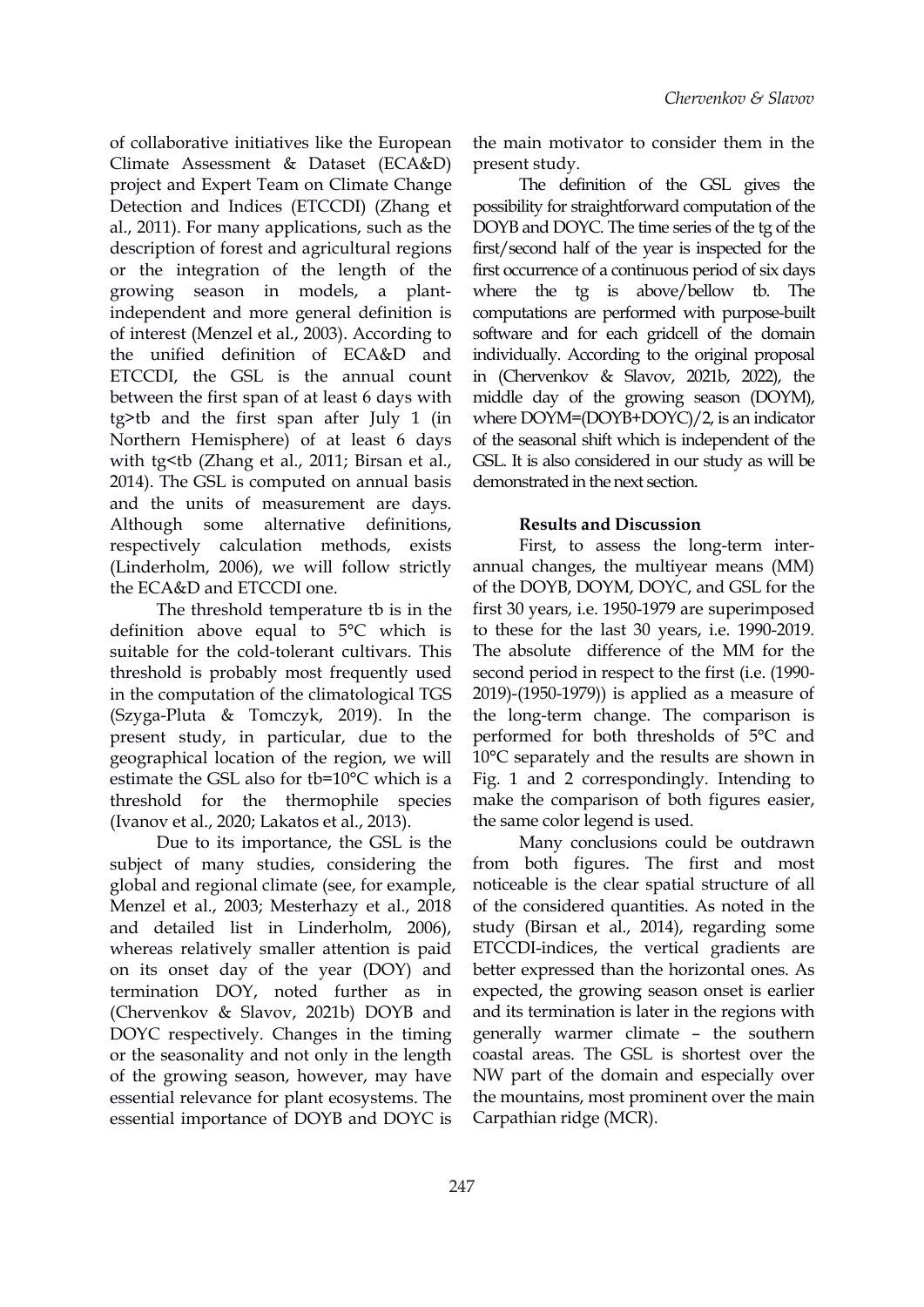

Fig. 1. From left to right: MM of the DOYB, DOYM, DOYC and GSL for the threshold of 5°C for the period 1950-1979 in the first and for 1990-2019 in the second row. The differences (1990-2019)-(1950-1979) are shown on the third row.The units are DOYs for DOYB, DOYM, DOYC and days for GSL and for the differences.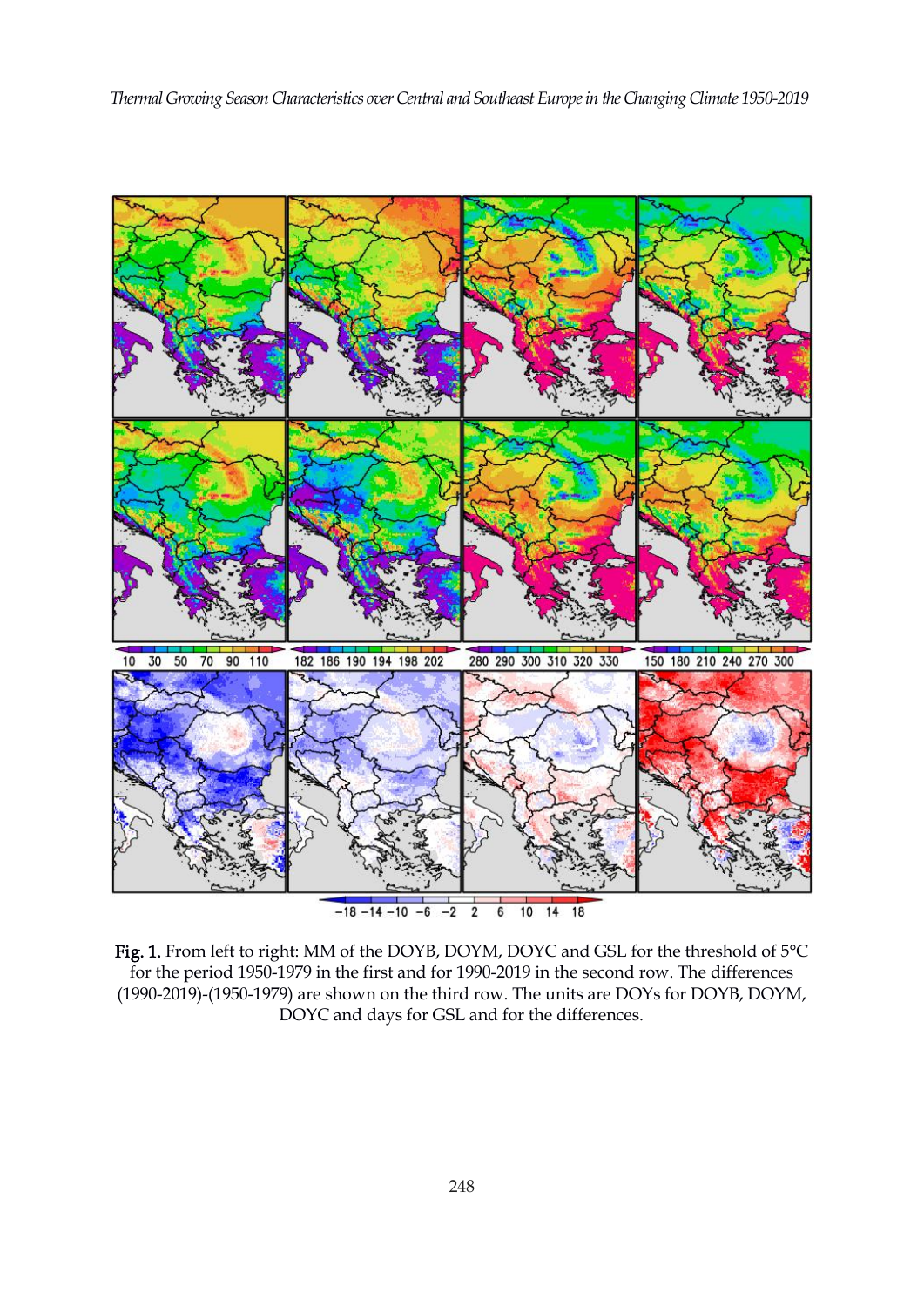*Chervenkov & Slavov*



Fig. 2. Same as Fig. 1 but for the threshold of 10°C.

As a whole, the GSL varies significantly: roughly from 180 to more than 300 days for the threshold of 5°C and from 150 to 300 days for the threshold of 10°C. The differences between the MM of both periods are also remarkable: the generally warmer climate in the second period leads to spatially dominating earlier onset and later termination of the growing season. As result, the GSL is lengthened with more than two weeks over the bigger part of the considered

domain. Generally, the tendencies are better expressed for the threshold of 5°C. The longterm changes are also bigger for the DOYB rather than these of DOYC. Evidently, the regional warming leads to asymmetric changes of the timing of the GSL. A direct consequence from this is that the DOYM is shifted to earlier dates, more noticeable for the threshold of 5°C.

The latter findings are in principle agreement with the results of similar studies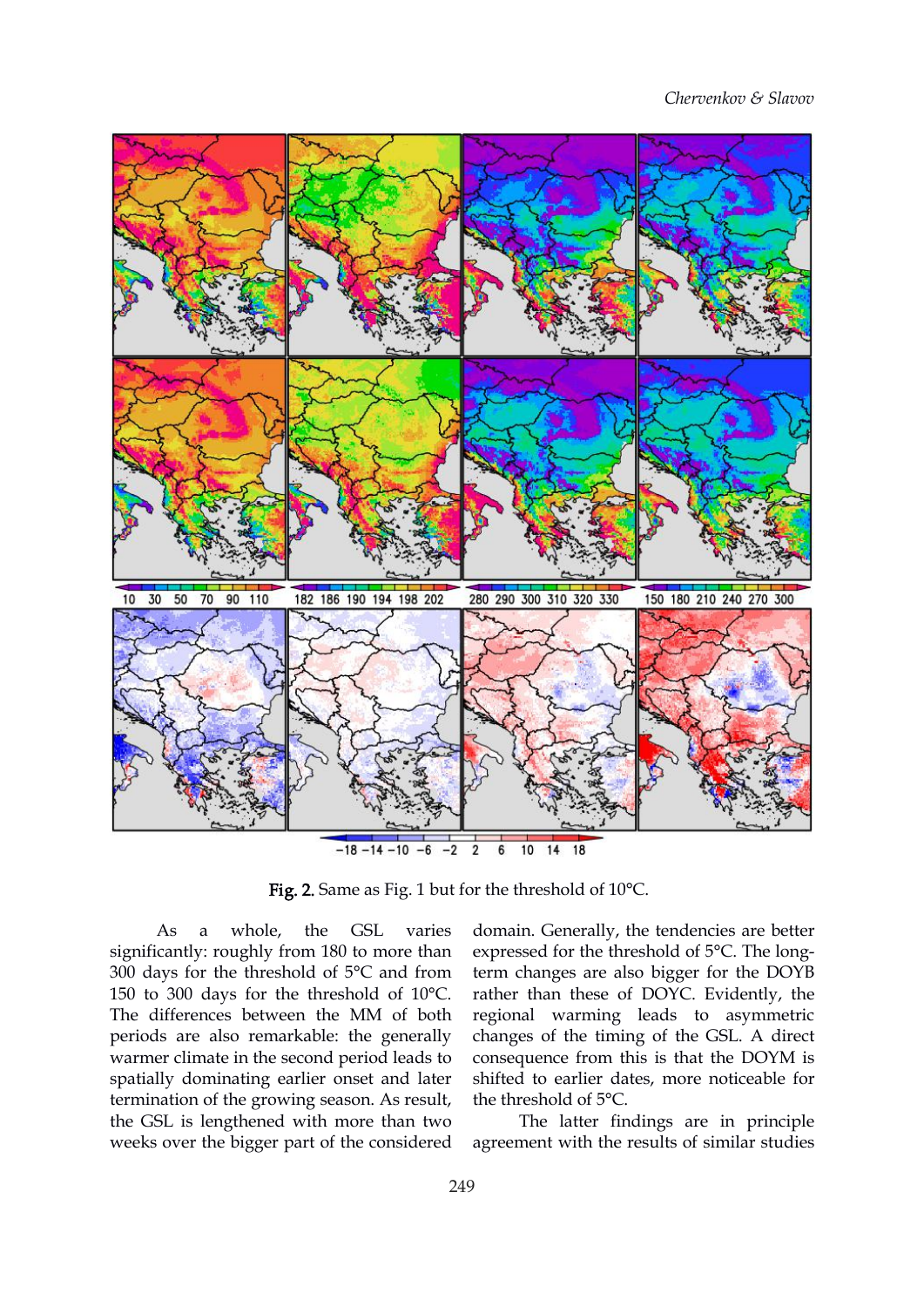and our recent outcomes. One of the key messages in (Menzel et al., 2003) is that the lengthening of the growing season over Germany, Switzerland, Austria, and Estonia can mostly be attributed to advances in spring phenology rather than the delay of autumn. One of the main conclusions of the study (Chervenkov & Slavov, 2021b) which considers CSE Europe and the period 1961– 2018, is that the total lengthening of the GSL for the threshold of 5°C is caused in greater extent to the shifting to an earlier date of the onset, rather than to its later termination.

Hence the long-term inter-annual changes of the parameters of the TGS are in the focus of our study, their temporal evolution should be also considered. Fig. 3 shows the time series of the areal averaged (AA) over the whole domain of the DOYB, DOYM, DOYC, and GSL for both temperature thresholds.

The most important result of the analysis of Fig. 3 is the clear increasing course of the GSL for both temperature thresholds, especially noticeable after the eighties. The downward and upward tendency of the DOYB and DOYC correspondingly could be also detected, although they are not so apparent.

The importance of assessing the longterm trends is often emphasized (Alexander et al., 2006; Bartholy & Pongracz, 2006; Chervenkov & Slavov, 2019). The primary reason is to estimate the sustainability of the Table 1. detected inter-annual changes. In the present study, the magnitude of the trend is estimated with the Theil-Sen Estimator (TSE) and its statistical significance is analyzed with the Mann-Kendall (MK) test. The TSE and the MK test are procedures, especially suitable for non-normally distributed data, data containing outliers and nonlinear trends. Consequently, they are widely used in many engineering and geophysical Meteorological Organisation [24] and are practically standard tools for statistical

assessment of trend in the meteorology (Chervenkov & Slavov 2020; 2021a; b; Cheval et al., 2014; Lakatos et al., 2016).

The results from the trend analysis of the GSL-related measures are shown in Fig. 4. Traditionally, (Chervenkov & Slavov 2021a; b; Cheval et al., 2014; Lakatos et al., 2016) the results were evaluated at the significance levels of 5%.

According to the results of the analysis of Fig. 4, first and foremost is the prevailing positive tendency for DOYC and especially for the GSL; contrary, the overall trend for the DOYB and DOYM is negative. Generally, the trend appears statistically significant over a relatively big part of the domain for DOYB and GSL only. There is no principal disagreement of the revealed tendencies for the threshold of 5°C on the one hand and for the threshold of  $10^{\circ}$ C on the other. As a whole, the tendencies, however, are better expressed for the lower threshold.

In the present study Bulgaria is the focus of the author's interest. The estimated parameters of the trend of the AAs of the considered TGS characteristics for the whole domain noted for sake of brevity CSE Eu, one the one hand are superimposed to their counterparts for Bulgaria  $(Bg'$  - the area in the green box in Fig. 4) on the other hand. A measure magnitude of the trends is the slope of the regression line  $\beta_0$  computed according to the TSE and of its significance - the p-value of the MK-test. The results are shown in

The numbers in the first row of Table 1. are the values of the slope of the trend lines of the time series, shown in Fig. 3.

branches as hydrology. They are 5°C of are, as expected, negative and statistically recommended from the World significant. Contrary, the changes of the DOYC, The results in Table 1 could be summarized in many directions. First and foremost is the positive and statistically significant trend of the most important indicator, the GSL. This is valid for both domains and for both thresholds. The trends of the DOYB and DOYM for the more recognizable threshold of both positive, are not statistically significant at the chosen level.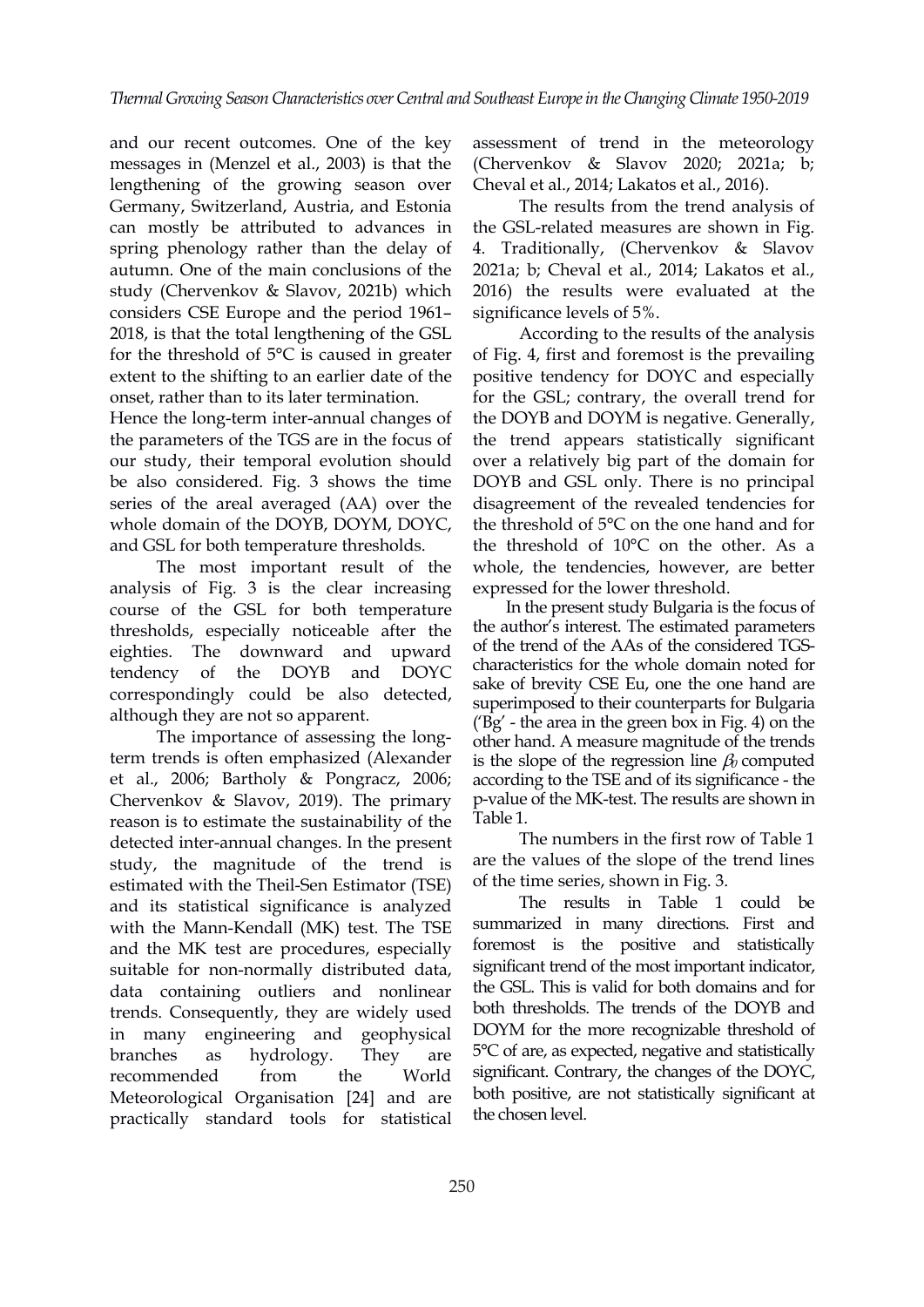*Chervenkov & Slavov*



**Fig. 3.** Upper pane: temporal evolution of the DOYB (blue line, left ordinate), DOYC (red line, left ordinate), DOYM (green line, left ordinate) and GSL (black line, right ordinate, units: days) for the threshold of 5°C. The fat black line is the centered 5-year running mean of the GSL. Lower pane: Same as upper pane but for the threshold of 10°C.



**Fig. 4.** Trend magnitude (unit: days per 10 years) of the DOYB, DOYM, DOYC and GSL (from left to right) for the threshold of  $5^{\circ}$ C (first row) and for the threshold of  $10^{\circ}$ C (second row). Stippling indicates grid points with changes that are **not** significant at the 5% significance level. The area in the green box in the first subplot is used in later analysis.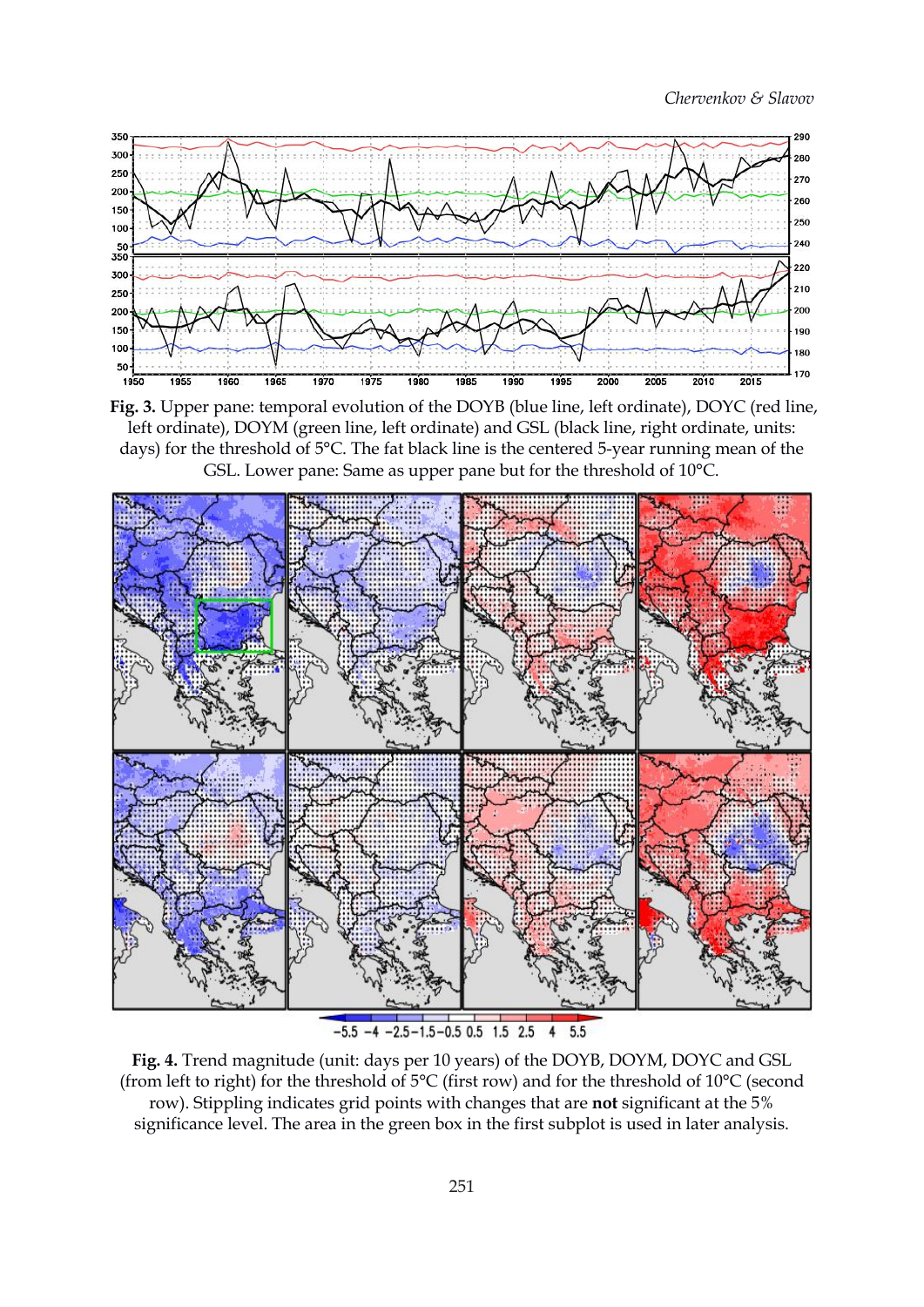| Parameters/Threshold         | Threshold of $5^{\circ}$ C |           |       |       | Threshold of 10°C |                        |       |       |
|------------------------------|----------------------------|-----------|-------|-------|-------------------|------------------------|-------|-------|
|                              | <b>DOYB</b>                | DOYM DOYC |       |       |                   | GSL DOYB DOYM DOYC GSL |       |       |
| $\beta_0$ (d./10 yr), CSE Eu | $-1.9$                     | $-0.7$    | 0.17  | 2.3   | $-0.9$            | $-0.4$                 | 0.4   | 1.4   |
| p-value, CSE Eu              | 0.002                      | 0.040     | 0.715 | 0.006 | 0.021             | 0.205                  | 0.222 | 0.018 |
| $\beta_0$ (d./10 yr), Bg     | $-3.3$                     | $-1.2$    | 1.06  | 4.4   | $-1.5$            | $-0.6$                 | 0.3   | 1.6   |
| p-value, Bg                  | 0.001                      | 0.021     | 0.139 | 0.002 | 0.027             | 0.105                  | 0.637 | 0.139 |

Table 1. Trend magnitude and significance of the AAs of the growing season indicators for the whole domain (CSE Eu) and for Bulgaria (Bg). The trends that are not significant at the 5% significance level are shown in bold.

The long-term tendencies of the considered indicators at the threshold of 10°C are more complex. Most generally, they are with the same sign as their counterparts for the lower threshold. According to their magnitude they are, as a whole again, weaker. The trends of DOYM and DOYC are statistically not significant for both domains; even the tendency of the GSL for Bulgaria is not significant.

The complexity of the revealed picture implies further investigation, in particular applying different methods for the determination of the TGS and other, independent basic datasets.

### **Conclusions**

Based on the availability of up-to-date data, we present an analysis of the characteristics of the thermal (i.e. climatological) growing season over CSE Europe for the second half of the 20th and the first two decades of the 21st century. To determine the TGS, we used two single value thresholds, based on td, namely 5°C and 10°C. Although not exhaustive, the study gives clear evidence of its lengthening which is in the principle agreement with many studies for the mid and higher latitudes of the Northern Hemisphere revealed from different data sets, such as station network measurements, satellite images,  $CO<sub>2</sub>$  records, and phenological 'ground truth' (Menzel et al., 2003; SzygaPluta & Tomczyk, 2019). This outcome confirms also our recent findings (Chervenkov & Slavov, 2021b). The increasing length of the growing season appears in a form of an earlier onset and a later termination. Alongside the other results the most important key messages could be summarized as follows:

The total lengthening of the TGS is more linked to its earlier onset rather than the later termination.

Direct consequence of the above result is the steady seasonal shift of the TGS towards the earlier dates. The conclusion is confirmed also with the revealed negative trend of the middle day of the TGS (DOYM). This trend is also statistically significant at the 5% level for the AAs values of the DOYM.

The revealed long-term tendencies are generally similar for both thresholds. The tendencies for the upper threshold, 10°C are, as a whole, weaker.

The revealed tendencies for the more recognizable threshold of 5°C are, both in magnitude and statistical significance, stronger expressed over Bulgaria, rather than over the whole domain.

Evidently, longer TGS favors a greater diversity of crops, including those with long maturation periods, and the potential for multiple harvests on the same land. This lengthening is likely to contribute to increased biomass formation, which is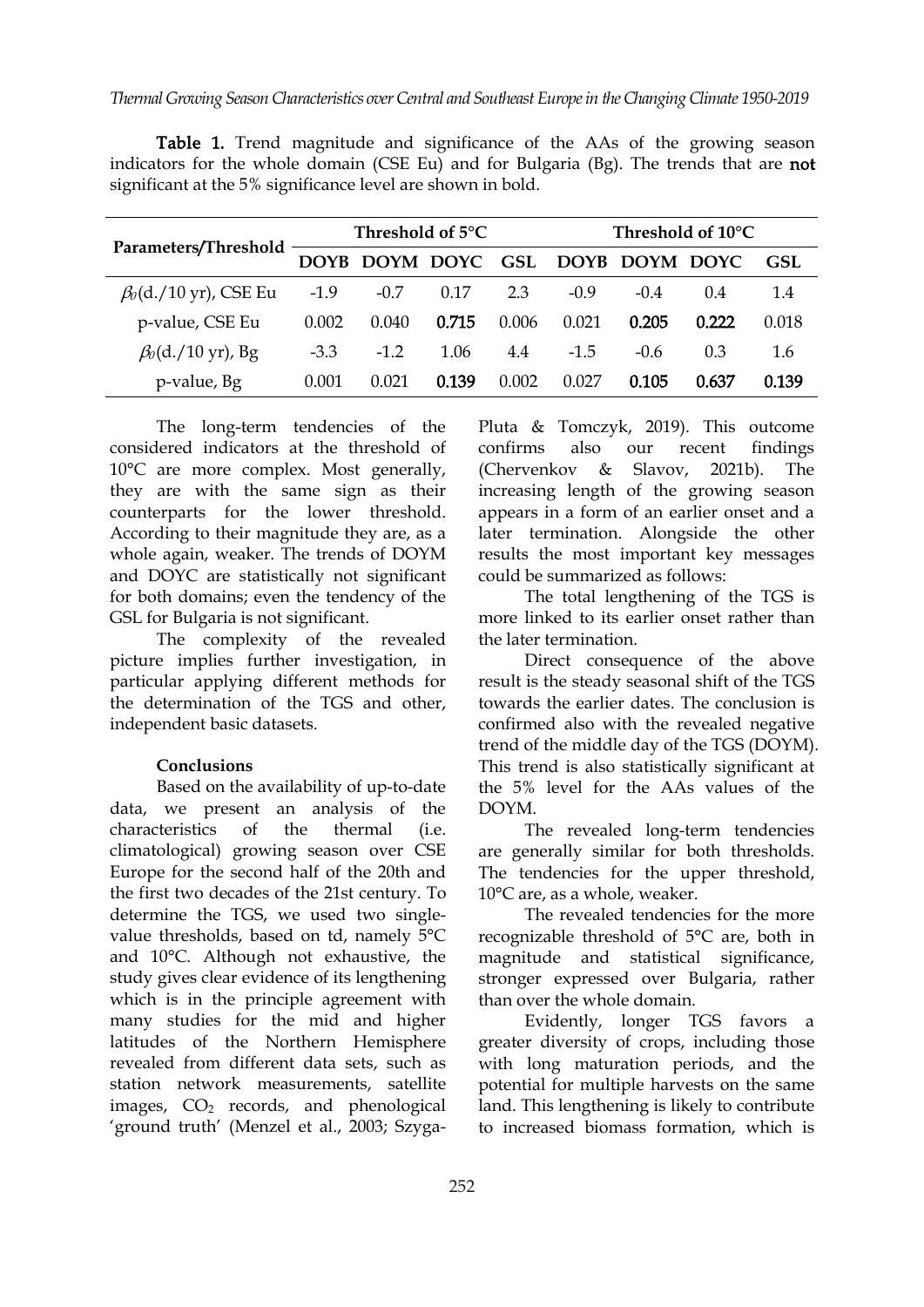part of a global increase in biospheric Hazards, activity. Conversely, both irrigation needs and the risk from invasive species, pests, and pathogens may increase (Harding et al., 2015). The estimated changes of the TGS related indicators could be a prerequisite for deep ecological and economical consequences. Subsequently, similar studies could be the methodologically reliable scientific basis of the long-range policy and expert assessments for managing systems as agriculture and forestry.

#### Acknowledgments

We acknowledge the E-OBS dataset [\(http://www.uerra.eu\)](http://www.uerra.eu) and the Copernicus Climate Change Service, and the data [\(https://www.ecad.eu\)](https://www.ecad.eu/). This study has been funded by the Bulgarian National Science Fund (DN14/3 13.12.2017).

#### References

- Alexander, L. V., Zhang X., Peterson T. C., Caesar J., Gleason B., Klein Tank A., Haylock M., Collins D., Terwin B., Rahimzadeh F., Tagipour A., Ambenje P., Rupa Kumar K., Revadekar J., Griffiths G., Vincent L., Stephenson D., Burn J., Aguilar E., Brunet M., Taylor M., New M., Zhai P., Rusticucci M. & Vazquez- Aquirre, J. L. (2006). Global observed changes in daily climate precipitation. Journal of Geophysical Research, 111(D5). doi: [10.1029/2005jd006290.](https://doi.org/10.1029/2005jd006290)
- Bartholy, J. & Pongracz, R. (2006). Comparing tendencies of some temperature related extreme indices on global and regional scales. IDŐJÁRÁS <sup>110</sup>(1):35-48.
- Birsan, MV., Dumitrescu, A., Micu, D. M. & Cheval, S. (2014). Changes in annual temperature extremes in the Carpathians since AD 1961, Natural

74(1899). doi: [10.1007/s11069-014-1290-5.](https://doi.org/10.1007/s11069-014-1290-5)

- Chervenkov, H., Slavov, K. & Ivanov, V. (2019). STARDEX and ETCCDI Climate Indices Based on E-OBS and CARPATCLIM; Part One: General Description, In Nikolov, G. et al. (Eds.): NMA 2018, LNCS 11189, (pp. 360-367). doi: [10.1007/978-3-030-](https://doi.org/10.1007/978-3-030-10692-8_40) 10692-8\_40.
- from the EU-FP6 project UERRA *NMA 2018,* LNCS 11189, (pp. 368-Chervenkov, H. & Slavov, K. (2019). STARDEX and ETCCDI Climate Indices Based on E-OBS and CARPATCLIM; Part Two: ClimData in Use, In Nikolov, G. et al. (Eds.): 374). doi: [10.1007/978-3-030-10692-](https://doi.org/10.1007/978-3-030-10692-8_41) 8\_41.
- providers in the ECA&D project Chervenkov, H. & Slavov, K. (2020). Historical Climate Assessment of Temperature- ETCCDI Climate Indices Derived from CMIP5 Simulations, Comptes Rendus de l'Academie Bulgare des Sciences, 73(6), 784-790. doi: [10.7546/CRABS.2020.06.05.](https://doi.org/10.7546/CRABS.2020.06.05)
	- Chervenkov H. & Slavov K. (2021a). ETCCDI Climate Indices for Assessment of the Recent Climate over Southeast Europe. In Dimov, I. & Fidanova, S. (Eds.) Advances in High Performance Computing. HPC 2019. Studies in Computational Intelligence, <sup>902</sup>, 398-412. Springer, Cham. doi: [10.1007/978-3-](https://doi.org/10.1007/978-3-030-55347-0_34) 030-55347-0\_34.
	- extremes of temperature and Assessment of agrometeorological Chervenkov, H. & Slavov, K. (2021b) indices over Southeast Europe in the context of climate change (1961– 2018), IDŐJÁRÁS <sup>125</sup>(2), 255–269. doi: [10.28974/idojaras.2021.2.5](https://doi.org/10.28974/idojaras.2021.2.5).
		- Chervenkov, H. & Slavov, K. (2022). Assessment of the Future Thermal Conditions over Europe based on CMIP5 Ensemble of Agro-meteorological Indices, Bulgarian Journal of Agricultural Sciences. (in press).
		- Cheval, S., Birsan, M.V. & Dumitrescu, A. (2014). Climate variability in the Carpathian Mountains region over 1961-2010. Global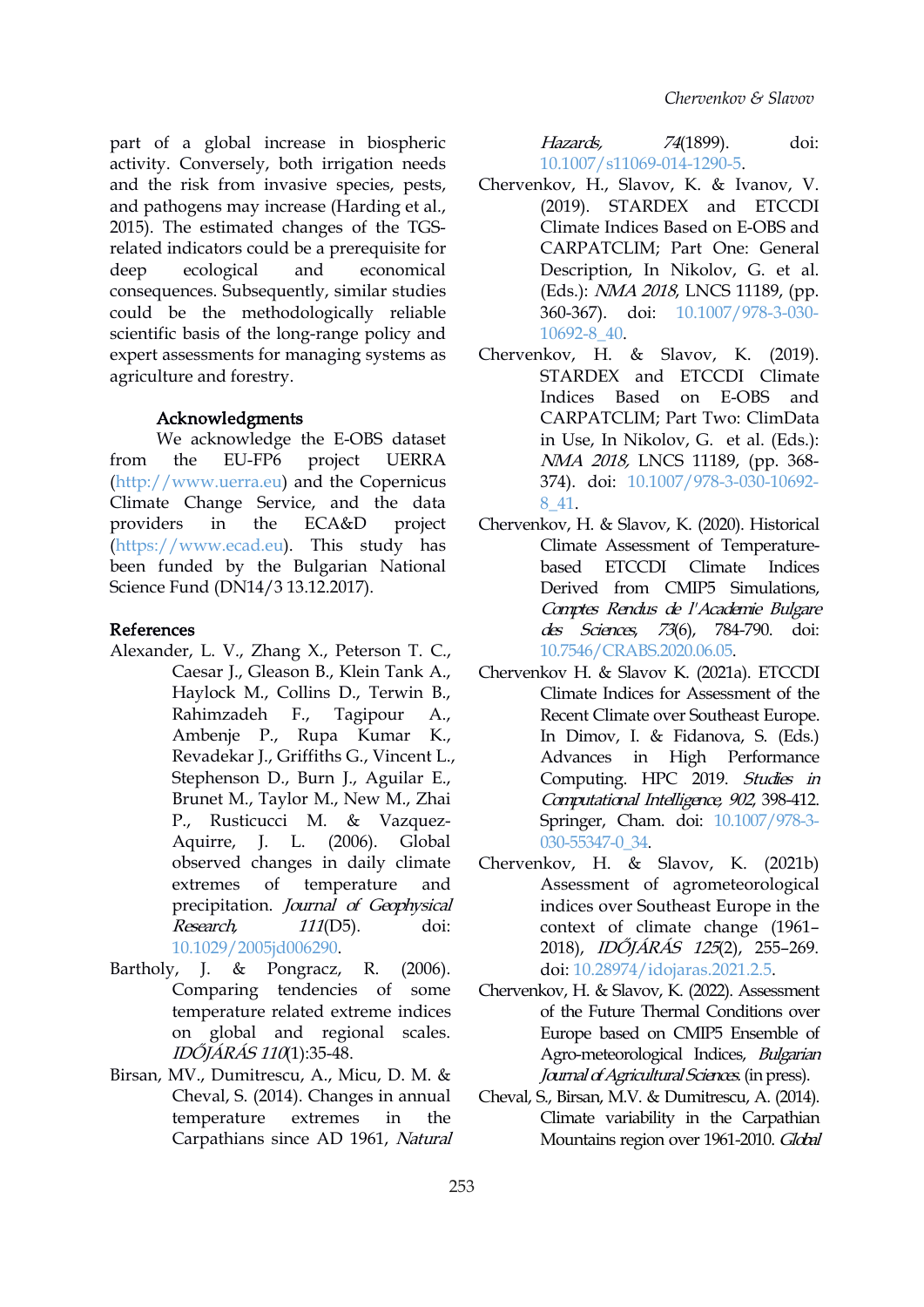*Thermal Growing SeasonCharacteristics overCentral and Southeast Europein theChangingClimate 1950-2019*

Planet Change, <sup>118</sup>, 85-96. [10.1016/j.gloplacha.2014.04.005](https://doi.org/10.1016/j.gloplacha.2014.04.005).

- Cornes, R., van der Schrier, G., van den Besselaar, E. J. M. & Jones, P. D. (2018). An Ensemble Version of the Precipitation Datasets, Journal of Geophysical Research and Atmosphere, 123. doi: [10.1029/2017JD028200.](https://doi.org/10.1029/2017JD028200)
- Harding, A. E., Rivington, M., Mineter M. J. & Tett S. F. B. (2015) Agro meteorological indices and climate (2017). model uncertainty over the UK, Climatic Change, 128, 113–126. doi: [10.1007/s10584-014-1296-8](https://doi.org/10.1007/s10584-014-1296-8).
- Harkness, C., Semenov, M. A., Areal, F., Senapati, N., Trnka, M. & Balek, Bishop, J., (2020). Adverse weather conditions for UK wheat production under climate change, Agricultural and Forest Meteorology, 282–283, 107862. doi: [10.1016/j.agrformet.2019.107862](https://doi.org/10.1016/j.agrformet.2019.107862).
- Hatfield, J. L. & Prueger, J. H. (2011). Agroecology: Implications for Plant Response to Climate Change. In S. Yadav, R. J. Redden, J. L. Hatfield, H. LotzeCampen and A. E. Hall (Eds.), Crop Adaptation to Climate Change, (pp. 27–43). Wiley-Blackwell, West Sussex, UK.
- Hatfield, J. L. & Prueger, J. H. (2015). Temperature extremes: Effect on plant growth and development, Weather and Climate Extremes, 10(A), 4–10. doi: [10.1016/j.wace.2015.08.001](https://doi.org/10.1016/j.wace.2015.08.001).
- Ivanov, V., Chervenkov, H., Gadzhev, G. & Ganev, K. (2020). Degree-Days And Agro-Meteorological Indices In Projected Future Climate Over Southeast Europe, Proceedings of the 20th international multidisciplinary scientific geoconference SGEM <sup>2020</sup>, 18-24, August, 20(4.1), 373-380, doi: [10.5593/sgem2020/4.1/s19.047](https://doi.org/10.5593/sgem2020/4.1/s19.047).
- Lakatos, M., Szentimrey, T., Bihari, Z., Kovacs, T. & Szalai, S. (2013). Investigation of climate extremes in

harmonized data. In Siska, B. et al.<br>(Eds.). *Environmental changes and* strategies, Slovakia, Skalica, 9-11 September 2013.

- E-OBS Temperature and Spinoni, J. & Szalai, S. (2016). Lakatos, M., Bihari, Z., Szentimrey, T., Analyses of temperature extremes in the Carpathian Region in the period 1961-2010, IDŐJÁRÁS, <sup>120</sup>(1), 41-51.
	- Lavaysse, C., Camalleri, C., Dosio, A., van der Schrier, G., Toreti, A. & Vogt, J. Towards a monitoring system of temperature extremes in Europe, Natural Hazards and Earth System Sciences, 1-29. doi: [10.5194/nhess-2017-181.](https://doi.org/10.5194/nhess-2017-181)
	- Linderholm, H. W., (2006) Growing season changes in the last century. Agricultural and Forest Meteorology, <sup>137</sup>, 1–14. doi: [10.1016/j.agrformet.2006.03.006.](https://doi.org/10.1016/j.agrformet.2006.03.006)
	- Liu, Q., Fu, Y.H., Zhu, Z., Liu, Y., Liu, Z., Huang, M., Janssens, I.A. & Piao, S. (2016). Delayed autumn phenology in the Northern Hemisphere is related to change in both climate and spring phenology. Global Change Biology, <sup>22</sup>: 3702-3711. doi: [10.1111/gcb.13311](https://doi.org/10.1111/gcb.13311).
	- Luo, Q. (2011). Temperature thresholds and crop production: a review, Climatic Change 109, 583–598. doi: [10.1007/s10584-011-0028-6.](https://doi.org/10.1007/s10584-011-0028-6)
	- Menzel, A., Jakobi, G., Ahas, R., Scheifinger, H. & Estrella, N. (2003). Variations of the climatological growing season (1951–2000) in Germany compared with other countries. International Journal of Climatology, <sup>23</sup>, 793-812. doi: [10.1002/joc.915.](https://doi.org/10.1002/joc.915)
	- Mesterhazy, I., Meszaros, R., Pongracz, R., Bodor, P. & Ladanyi, M. (2018). The analysis of climatic indicators using different growing season calculation methods – an application to grapevine grown in Hungary, IDŐJÁRÁS <sup>122</sup>(3), 217–235.
- the Carpathian region on Primault, B. (1979). Agrometeorology, Seemann, J., Chirkov, Y. I., Lomas, J. &